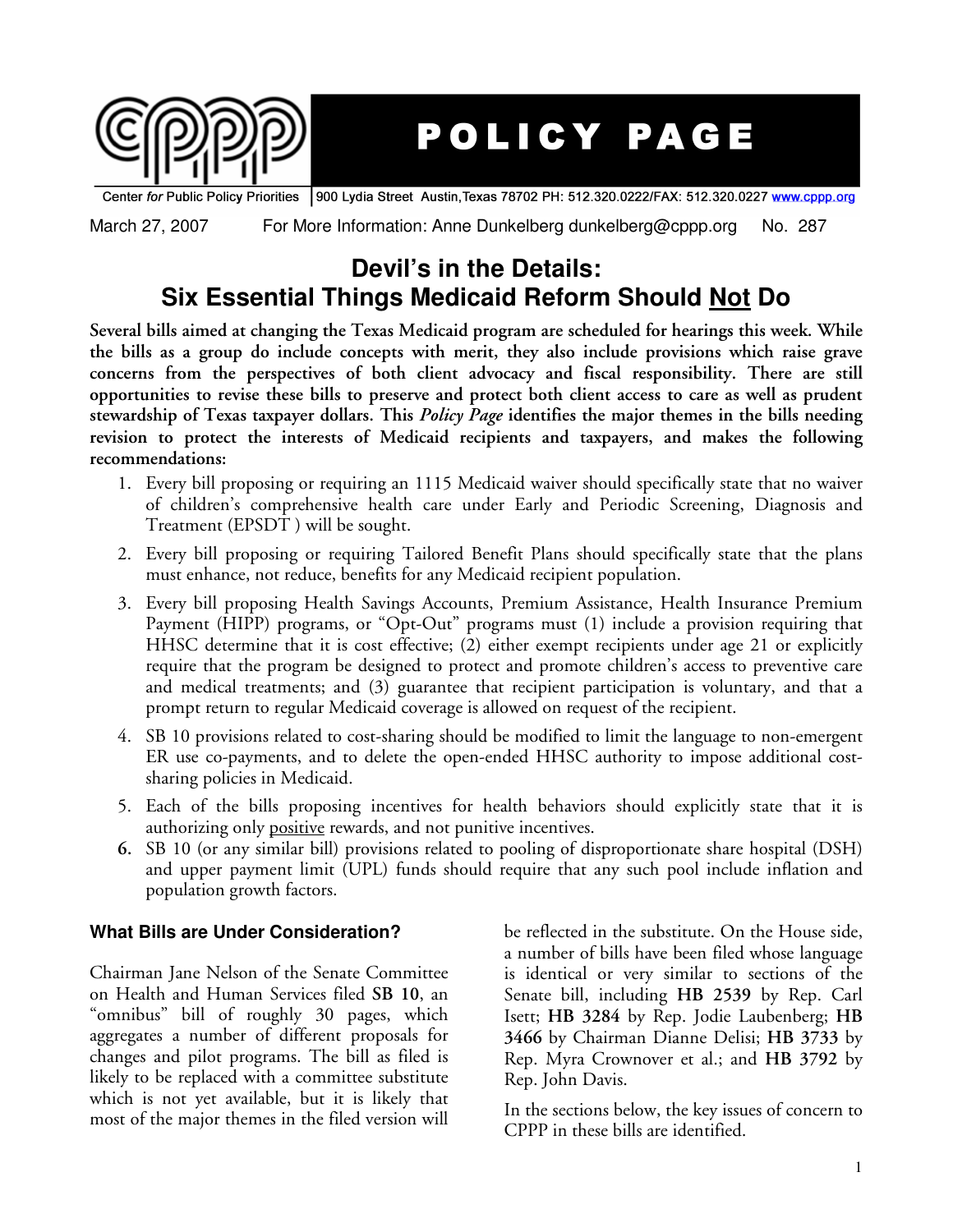**Protect Comprehensive Care for Children in Medicaid, Now Guaranteed in Federal Law.** Federal Medicaid law requires states to provide comprehensive health benefits to all clients under age 21. The children's provisions are titled Early and Periodic Screening, Diagnosis, and Treatment (EPSDT), known here as **Texas Health Steps**. Under federal law, states can't place any arbitrary limits on the "amount, duration or scope" of coverage such as X days coverage of hospital care, or Y doctor visits, or Z prescriptions per month. Instead, children are to receive whatever care is medically necessary.

SB 10 and several of the House bills (HB 2539, HB 3733, HB 3792) call for (or would require under federal law) the Texas Health and Human Services Commission (HHSC) to request a "waiver" of unspecified provisions of federal Medicaid laws under authority of Section 1115 of the Social Security Act.

**Recommendation: To clearly demonstrate that lawmakers do not intend to reduce the coverage of medically needed care, preventive care, and dental care for children in Medicaid now afforded by EPSDT, every bill proposing or requiring an 1115 waiver should specifically state that no waiver of EPSDT can be sought.**

**"Tailored Benefit Plans:" Better Coverage, or Less Coverage?** Both **HB 3792** and **SB 10** call for HHSC to seek an 1115 waiver to implement Tailored Benefit Plans, in which different benefits would be offered to different Medicaid "populations," recipients with disabilities or special health care needs, the elderly, children, and parents (fewer than 80,000 parents receive Medicaid in Texas). The bills direct that these plans are to improve health outcomes and access to services, but also to "achieve cost savings."

The great majority of kids and parents in Texas Medicaid are already enrolled in HMO care, which provides a benchmark package for children; HHSC provides services that "wrap around" the HMO package to provide comprehensive EPSDT services as required by federal law.



Children, parents, seniors and adults with disabilities already receive significantly different Medicaid benefits in Texas, and neither bill spells out what, if any additional advantage this option offers Texas. If Tailored Benefit Plans were used to offer more case management, care coordination, easier access to community care supports, or even check-ups for adults (Texas Medicaid currently does not cover adult checkups) then they could be quite beneficial. But as drafted, these bills could be used as the basis for cutting benefits.

**Recommendation: Every bill proposing or requiring Tailored Benefit Plans should clearly state that the plans are intended to enhance, not reduce, benefits for any Medicaid recipient population.**

**Experimental Medicaid Delivery Models Must be Optional, Cost-Effective, and Protect Children's Access to Preventive Care and Treatment.** Experiments with Health Savings Accounts, Premium Assistance, Health Insurance Premium Payment (HIPP) programs, or "Opt-Out" programs (the last two use public Medicaid dollars to subsidize employer coverage or other private plans) are proposed in **SB 10, HB 2539,** and **HB 3733.** These proposals must meet three tests to be good for clients and Texas taxpayers.

**First, they should be cost-effective**; that is, if they cost more than regular Medicaid, they should not be allowed. The Congressional Budget Office (CBO) has scored the "Health Opportunity Accounts" authorized by the federal Deficit Reduction Act (DRA) as costing more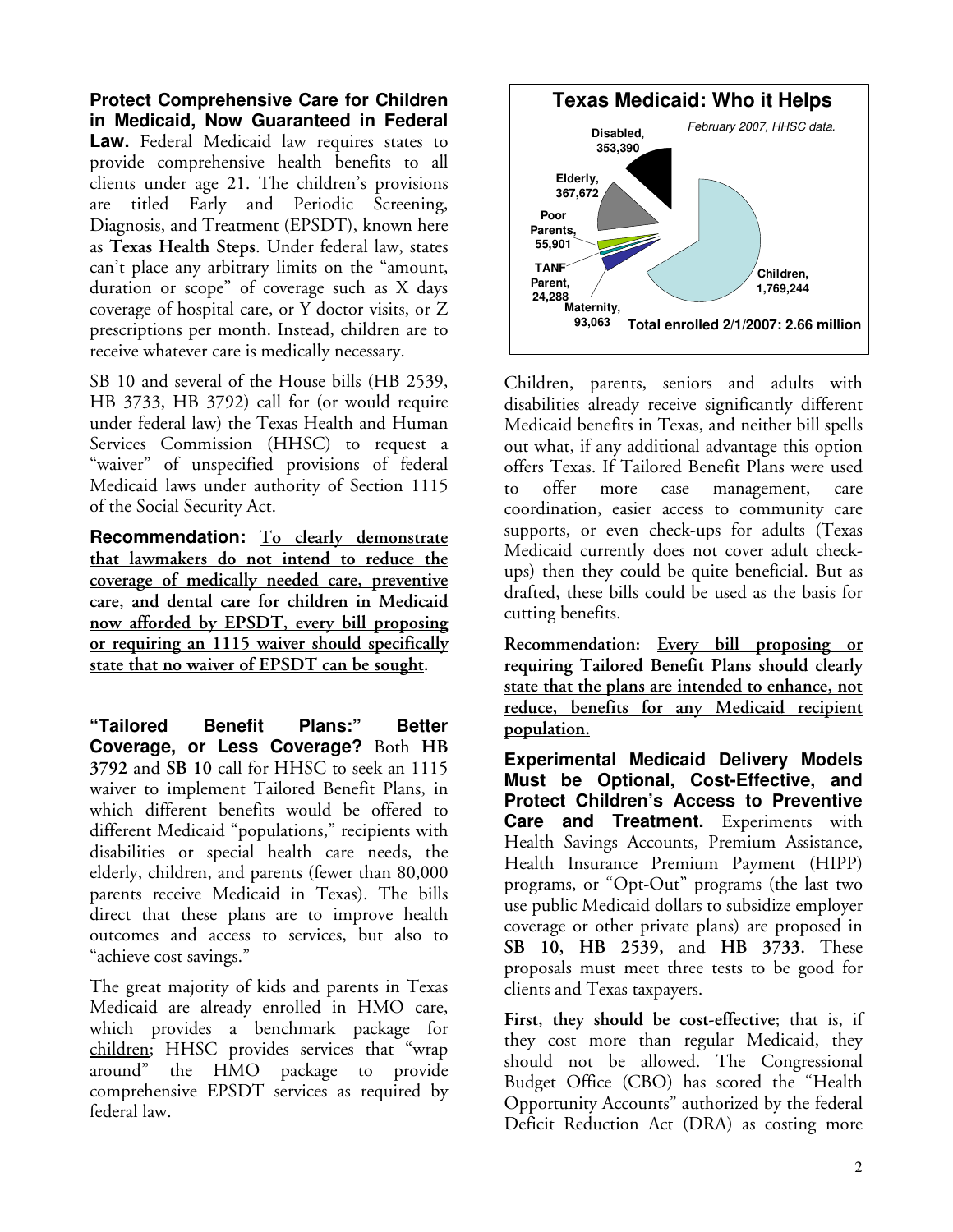than current Medicaid. Premium assistance, "Opt-Out" experiments, or HIPP programs that allow Medicaid dollars to be used to buy employer or other private coverage should not be allowed to exceed the current cost of Medicaid coverage.

**Second, of even greater concern is whether coverage of children** under either a Medicaid savings account model, a premium assistance program, and "Opt-Out" experiment, or a Health Insurance Premium Payment program, can ensure that children retain access to the preventive care and treatment they are now guaranteed under federal law.

Under a Health Savings Account model, will incentives be designed to provide incentives for parents to take their children for check-ups and immunizations, and not create incentives to "save" by skipping preventive care? Will the higher co-payments and out-of-pocket costs allowed under premium assistance, "Opt-Out" experiments, or HIPP programs create barriers to preventive care for children? What will be the administrative cost of HHSC determining the limits of thousands of different private health plans, so the agency can provide wrap-around services for children? Unless they are deliberately and carefully designed to protect children's access to preventive care and treatments, these models are likely to undermine the EPSDT standard. None of the bills containing these provisions exempts children (who make up more than onethird of Medicaid clients), so these questions are important.

**Third, all of these approaches should be voluntary**, both when a Medicaid recipient chooses to begin participation in the program, and when a client determines that the experimental model is not appropriate for them<br>and wishes to return to "regular" or and wishes to return to comprehensive Medicaid. In other words, recipients must be explicitly allowed not just to "opt out," but also to "opt back in" to Medicaid.

**Recommendation: Every bill proposing Health Savings Accounts, Premium Assistance, Health Insurance Premium Payment (HIPP) programs, or "Opt-Out" programs must (1) include a provision requiring that HHSC determine that**

**it is cost effective; (2) either exempt recipients under age 21 or explicitly require that the program be designed to protect and promote children's access to preventive care and medical treatments; and (3) guarantee that recipient participation is voluntary, and that a prompt return to regular Medicaid coverage is allowed on request of the recipient.**

**Bills Increasing Cost Sharing for Children Should Be Specific in Describing Scope.** The DRA now allows for children on Medicaid—who are otherwise virtually exempt from cost-sharing—as well as adults to be charged nominal co-payments for use of the emergency room for non-emergency services. Such co-payments can be imposed only if the recipient has access to care in an alternative setting (e.g., a physician's office, urgent care clinic, or community health center), and if the hospital provides the recipient with both the name and location of the alternative provider and a referral to coordinate scheduling of an appointment. While HB 3284 is limited exclusively to this provision, SB 10 as filed also includes an open-ended authorization for the HHSC commissioner to impose cost sharing for other services. This could open the door, for example, for prescription drug co-payments for children and adults.

**Recommendation: SB 10 provisions related to cost-sharing should be modified to limit the language to non-emergent ER use co-payments, and to delete the open-ended HHSC authority to impose additional cost-sharing policies in Medicaid.**

**Positive incentives for Healthy Behavior, Not Denials of Benefits**- Several bills propose to offer bonus benefits or other rewards for recipients who engage in health activities (unspecified in the bills). This practice could yield useful results, such as enabling HHSC to explore ways to promote better uptake of preventive care. However, SB 10, HB 3466, and HB 3284 all contain broad language that could be used as the basis for negative actions against recipients who "fail" to engage in healthy behaviors. There is no indication that any of the authors intend to promote punitive incentives.